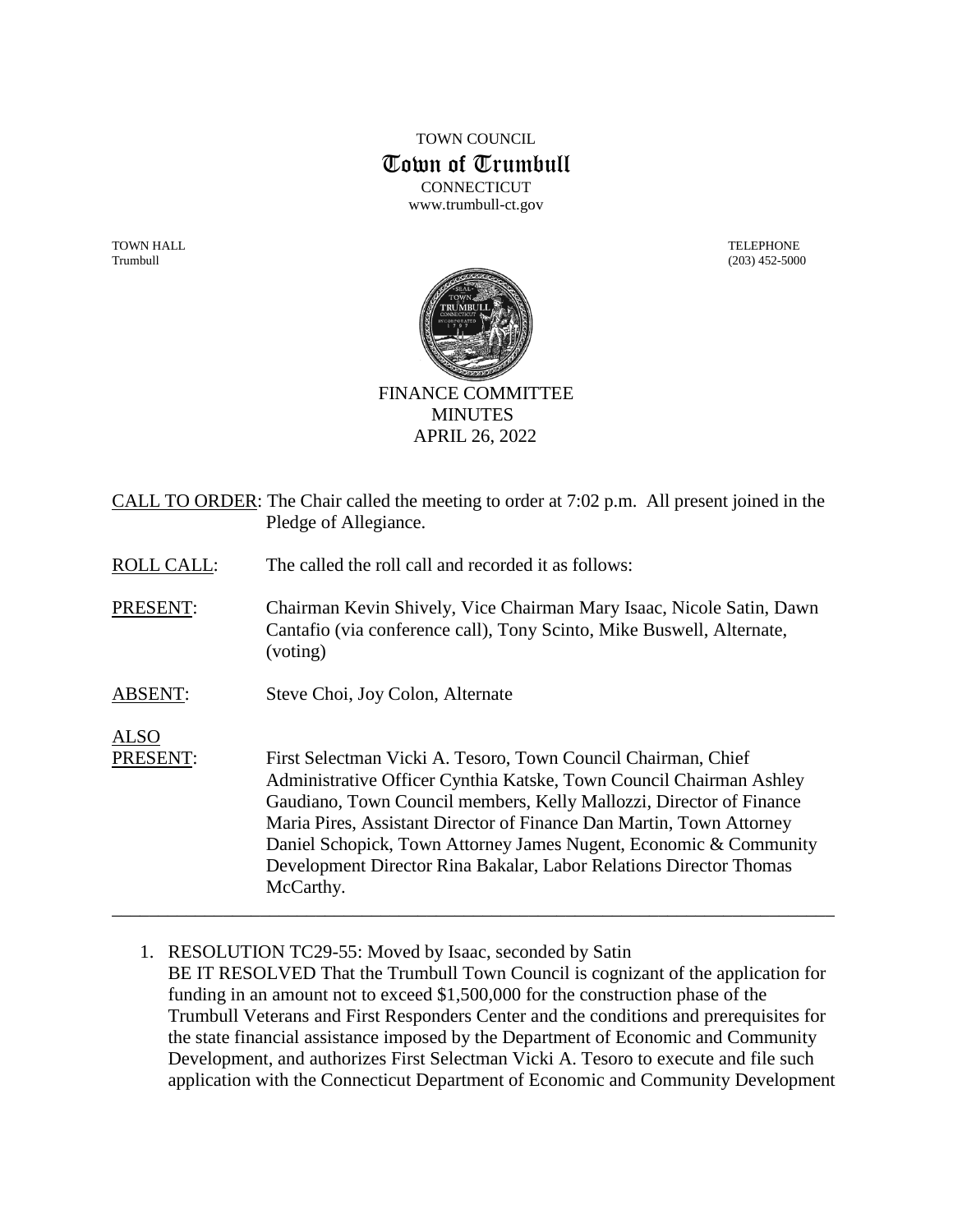and all subsequent amendments, reports, and related documents in order to administer and implement the project. (Full Resolution Attached)

Rina Bakalar explained request for state bond funding was submitted and received an appropriation of \$1.5 million. Normally on grant applications they come to the council earlier in the process but did make people aware they were applying, because specific language was required in the resolution that can only be given when authorized and going to contract. The resolution talks about being cognizant of the funding use and bond funds have to be used for the intended purpose. That intended purpose has to stay the purpose for up to 10 years. We have to follow state procurement, which they are adept at doing. Another requirement is if any changes to the budget are made and are more than 10% they have to go back for a formal budget revision.

There is not a time period that the project has to start within but do have to use the bond funds within five years of the start. The contract terms have not been received yet, but they have been doing three years with a two year renewal extension option. She expects it will be either three years with the two year extension or a five year contract.

It is always helpful for the resolution to be passed as emergency legislation because the application can be filed earlier, but because all the other money is not in house yet there is extra time.

VOTE: Motion CARRIED by unanimous consent.

2. RESOLUTION TC29-56: Moved by Buswell, seconded by Satin BE IT RESOLVED, That the Trumbull Town Council is cognizant of the application for funding from the 2023 Member Directed Community Project Program/Congressionally Directed Spending Program in the amount of \$3,000,000 to support the construction of the Trumbull Veterans and First Responders Center, and authorizes First Selectman Vicki A. Tesoro to execute and file such application and all subsequent amendments, reports, and related documents in order to administer and implement the project. (Full Resolution Attached)

Rina Bakalar explained last year was the first year the federal earmark program returned after 12 years. There is an application process on the House of Representatives side and the Senate side. They are applying under both sides, but will only get one grant. Last year they applied, but were not selected as one of the 10 projects under Congressman Himes list. He was very supportive and told them that if he had had 15 projects last year, he would have picked ours as one of them. This year there are 15 projects, last year all 10 of his projects were funded.

This year there was a pre-meeting and have been in regular conversation, it appears positive. The application is for \$3 million on the House side. They applied under Senator Blumenthal's office and Senator Murphy's office again, and are cautiously optimistic. We have 1.5 million and asking for 3 million.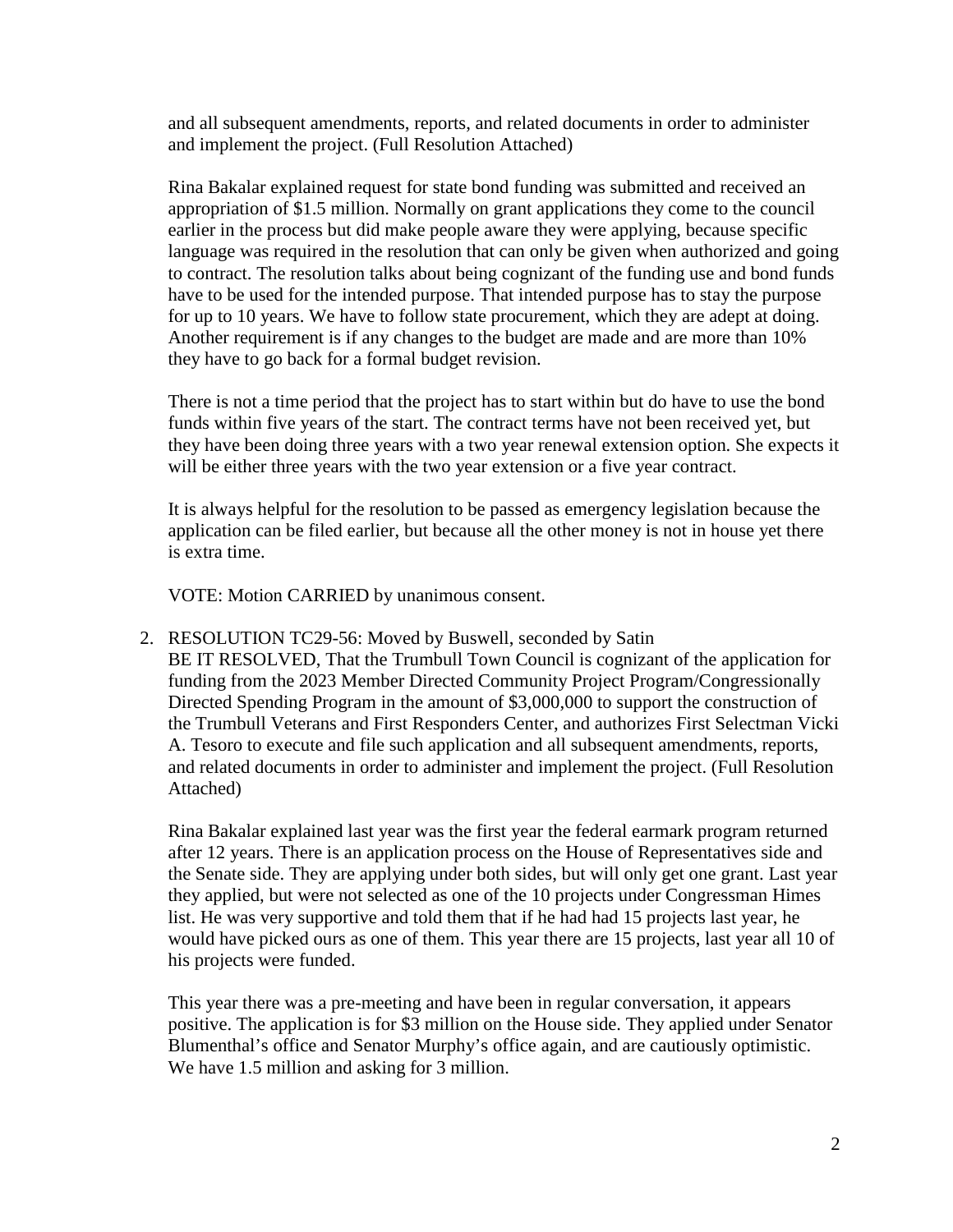The town's Purchasing Agent helped line up services to review the budget based on all the current construction cost escalations, and added some inflation, because the process will play out over the next 10 months and that could create other optics.

If they were to get the 3 million in addition to the 1.5, the budget will look good. They want to make sure that they have enough money to complete the project. They are waiting to hear back now from the House side to see if they are one of the projects selected. If for some reason they are not selected on the House side they will push hard on the Senate side. Last year the Senate side did pick this project, but it got kicked out in committee due to the volume of projects. They went far on the Senate side last year and is optimistic.

VOTE: Motion CARRIED by unanimous consent.

3. RESOLUTION TC29-57: Moved by Satin, seconded by Cantafio BE IT RESOLVED, That the Town Attorney is hereby authorized to settle a workers compensation claim known as Gary Sengalliesi v. the Town of Trumbull.

Moved by Isaac, seconded by Scinto to ENTER into Executive Session at 7:24 p.m. to discuss pending litigation. VOTE: Motion CARRIED by unanimous consent.

The Finance Committee ENTERED into Executive Session to discuss pending litigation.at 7:24 p.m. with the following people present: Chairman Kevin Shively, Vice Chairman Mary Isaac, Nicole Satin, Dawn Cantafio (via conference call), Tony Scinto, Mike Buswell, Alternate, Town Attorney Daniel Schopick, Town Attorney James Nugent, Labor Relations Director Thomas McCarthy, Finance Director Maria Pires, Chief Administrative Officer Cynthia Katske, First Selectman Vicki A. Tesoro, Attorney Mike Fattibene, CIRMA representative David Fabian.

Moved by Satin, seconded by Isaac to END Executive Session at 7:32 p.m. VOTE: Motion CARRIED by unanimous consent.

VOTE: Motion CARRIED by unanimous consent.

4. RESOLUTION TC29-58: Moved by Scinto, seconded by Isaac BE IT RESOLVED, That \$105,585 is hereby appropriated from Golf Retained Earnings 21-315200 to Capital Outlay 21100000-581888.

There was no one present to speak to this resolution, but there would be at the full Town Council meeting.

Moved by Scinto, seconded by Satin to pass without recommendation. VOTE: Motion CARRIED by unanimous consent.

5. RESOLUTION TC29-59: Moved by Isaac, seconded by Cantafio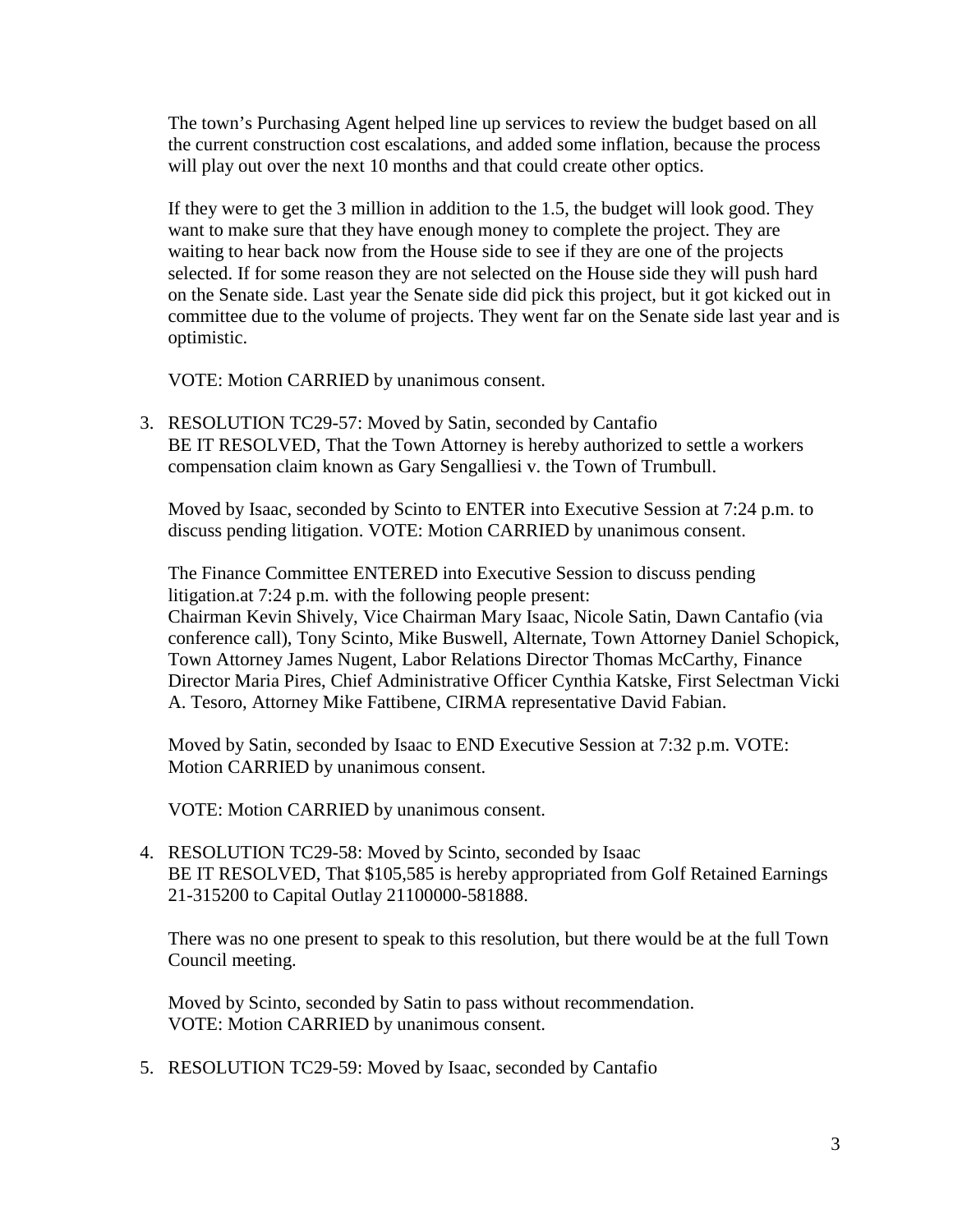BE IT RESOLVED that the sale of town-owned properties at 105, 109, 115, 119, 120, 123, and 124 Duane Place to Marcia Lopes for \$79,227.50 is hereby approved. (Full Resolution Attached)

The Chair noted P&Z had met on December  $15<sup>th</sup>$  on this and suggested council members watching the meeting if they had not already done so.

Attorney Schopick explained:

- Attorney Nugent office handled the foreclosure.
- The lots on Dwayne Place are located by Tree Land, where Bridgeport, Stratford and Trumbull meet.
- The lots are on unimproved roads at the end of the road.
- There was foreclosure based on delinquent taxes, the major portion of the debt to the town was in P&Z and blight liens, approximately \$200,000. The sale covers more than the tax debt. The rest of the liens are probably never going to be paid, but was never money out of the town's pocket.
- The appraisal done for the court was provided with agenda packet. It was done for the core value of these properties together, 1.8 acres and was valued together at \$72,000. The balance of that is a fee, the fee is paid by the buyer. In this case, they used an organization called Govdeals.com which is a business dealing in selling off excess properties. It was put out nationally on several websites for auction. This resolution asks the Council to approve the successful bidder.

Points of discussion:

- P&Z did not ask for any information or the backstory of the property. Commissioner Deecken made the motion to approve the 8-24 referral and it was approved unanimously. The function of P&Z is not to approve a particular sale, only to approve the fact that town is going to sell or dispose of the property. If P&Z did not approve the 8-24 the Council could by 2/3 vote override P&Z. It is a requirement that the potential sale go to P&Z before the Council.
- The town does not have specific knowledge of the properties' issues or contamination and it is not anything that was brought up in any of the prior proceedings. The sale is "as is" and the buyer takes all risk of any environmental issues.
- There is no deed restriction, the only restriction is it is AA residential zone. The buyer will have to adhere to the P&Z regulations but they do have the right to go to ZBA for a waiver. There's not a lot of options for the property it is not suitable for major development.
- There was concern voiced that if the property was sold it would start the cycle of blight again.
- For the record it was noted Attorney Nugent was involved in the foreclosure and there were several actions brought against the prior owner. That owner is no longer involved and the current situation has been stopped.
- Attorney Nugent explained there was a neighbor who frequently brought to the town's attention that there was a problem. There were the owners, and another individual down the street that were allowing a lumber business in a residential area. They foreclosed on the property due to blight and zoning issues, they shut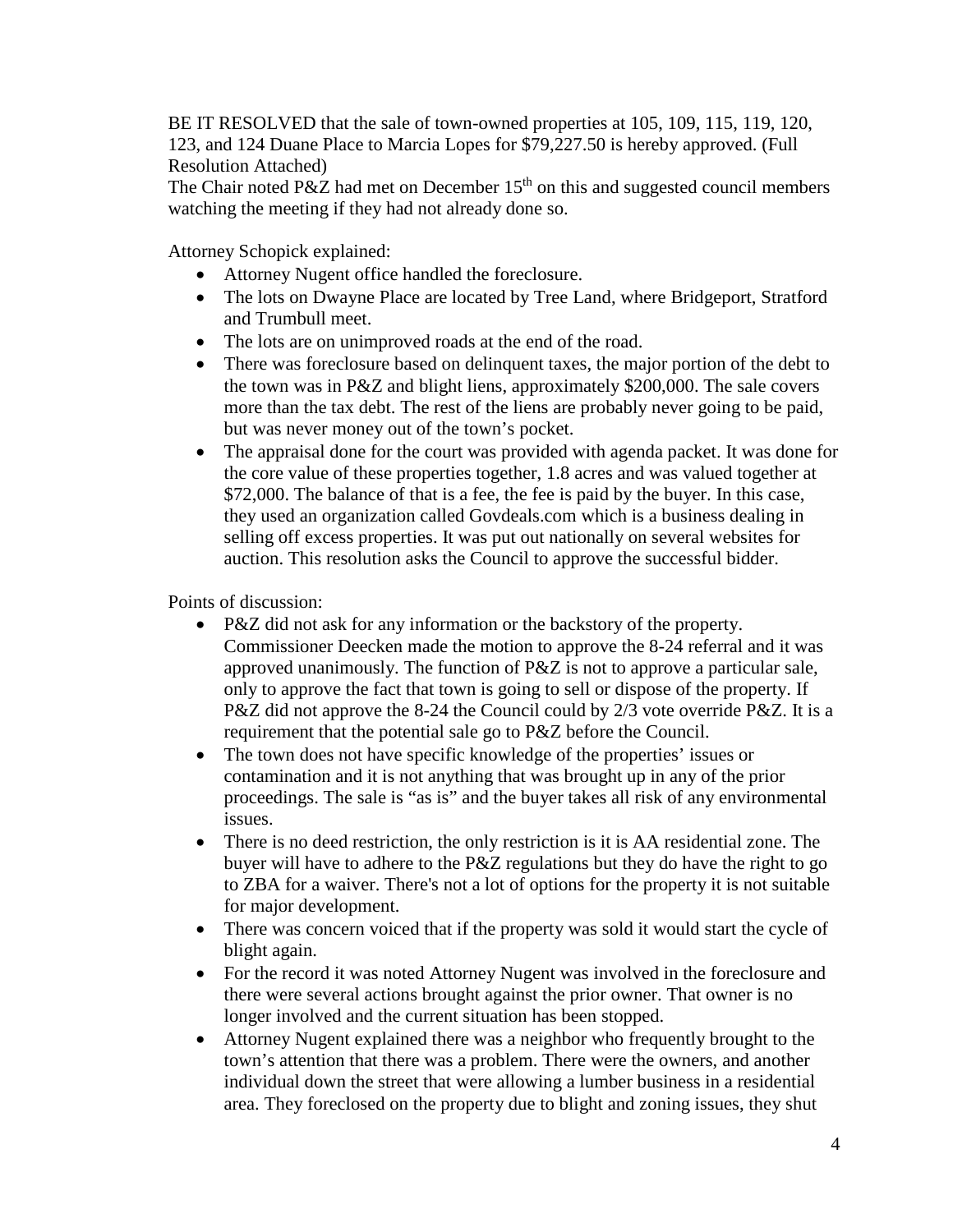the operation down and had public works barricade the area with jersey barriers. The neighbor down the street moved them and public works had to put them back. They took them to court and got injunctions.

- The town cannot foresee what a property owner is going to do before the owner does it, but will enforce the ordinances and regulations and take appropriate action if this should happen again.
- The town doesn't spend money on blight & zoning liens, it is not revenue that town has been denied, it is found money in a sense. In this case once the taxes are paid which is a small percentage of what is owed, the remaining money will go into the zoning enforcement account. The majority of the money was from zoning/blight liens.
- It was not required for the purchaser to state the purpose for the property.
- It was noted in 1986 there was an approval for (5) homes to be built but would require sanitary sewers.
- It will be an expense for the buyer to put in the proper utilities.
- The Chair noted the question is, does the town hold on to the property or collect their money and return it to the tax rolls?
- 8-24 of the of the Connecticut General Statutes requires prior to the town acquiring or disposing property to go to the Planning and Zoning Commission to get the 8-24 referral approval. If P&Z denies, the town council has the ability to override P&Z with a 2/3 vote. The actual sale of the property does need approval of the council and is the reason for this resolution.
- The town has no control over the future use of the property. The new owner will have to go through the town's proper process and requirements for any future use of the land. The question of what the use is not in the purview of the council at this time.
- The notice of this meeting is shortened to save money on legal notices, which is why the resolution reads slightly different in different places on the agenda.
- The Chair clarified if the town held onto the property it would be the town's responsibility, which would be a liability. Attorney Nugent concurred.

The clerk called the roll call vote and recorded it as follows:

|                                     | <b>AYE</b>  | NAY | <b>ABSTAIN</b> |
|-------------------------------------|-------------|-----|----------------|
| Kevin Shively, Chairman             |             |     |                |
| Mary Isaac, Vice-Chairman           |             |     |                |
| Nicole Satin                        |             |     |                |
| Dawn Cantafio (Via Conference call) | $\boxtimes$ |     |                |
| Tony Scinto                         |             |     |                |
| Mike Buswell, Alternate (Voting)    |             |     |                |
|                                     |             |     |                |

VOTE: Motion CARRIED 4-2 (AGAINST: Buswell, Scinto)

6. RESOLUTION TC28-60: Moved by Buswell, seconded by Satin BE IT RESOLVED, That the annual budget for the Town of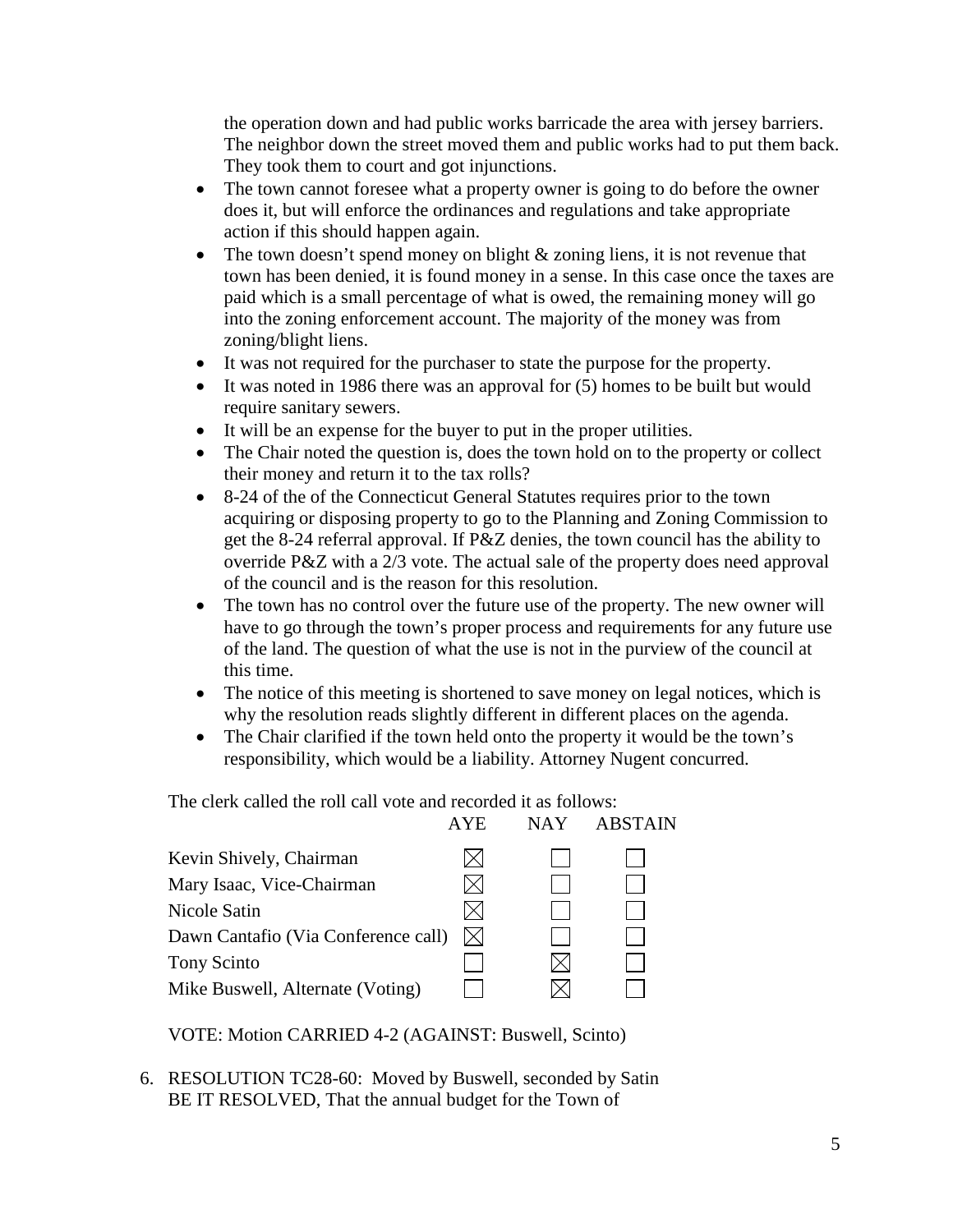Trumbull for fiscal year beginning July 1, 2022 and ending June 30, 2023, as recommended by the Board of Finance and amended by the Town Council, be and the same is hereby adopted and that the sums stated therein as amended for their respective purposes be and the same are hereby appropriated.

The Chair explained the committee will go through the budget department by department and ask the committee for any changes to the BOF recommended budget. Only changes will be noted and department totals will be voted on.

### **02 Public Safety**

 Moved by Isaac, seconded by Satin to **ACCEPT** the **02 Public Safety Total \$14,994,583 – No Change.** 

The clerk called the roll call vote and recorded it as follows:

|                                     | <b>AYE</b>  | <b>NAY</b> | <b>ABSTAIN</b> |
|-------------------------------------|-------------|------------|----------------|
| Kevin Shively, Chairman             |             |            |                |
| Mary Isaac, Vice-Chairman           |             |            |                |
| Nicole Satin                        |             |            |                |
| Dawn Cantafio (Via Conference call) | $\boxtimes$ |            |                |
| Tony Scinto                         |             |            |                |
| Mike Buswell, Alternate (Voting)    |             |            |                |
|                                     |             |            |                |

VOTE: Motion CARRIED 5-0-1 (AGAINST: Scinto)

# **03 Public Works**

#### **Public Works - Building Maintenance**

Moved by Isaac, seconded by Cantafio to increase Public Works-Building Maintenance 01030200-581888 Capital Outlay by \$10,000 (Camera Purchases).

Councilman Isaac noted this was a miscommunication between Mr. Estrada and the BOF. The cameras are for monitoring to help the police and public works. They would act as a deterrent, there are no confidentiality issues. This has been done in other locations, these would continue what has been done in other areas.

The clerk called the roll call vote and recorded it as follows:

|             | <b>NAY</b> | <b>ABSTAIN</b> |
|-------------|------------|----------------|
|             |            |                |
|             |            |                |
|             |            |                |
| $\boxtimes$ |            |                |
|             |            |                |
|             |            |                |
|             | <b>AYE</b> |                |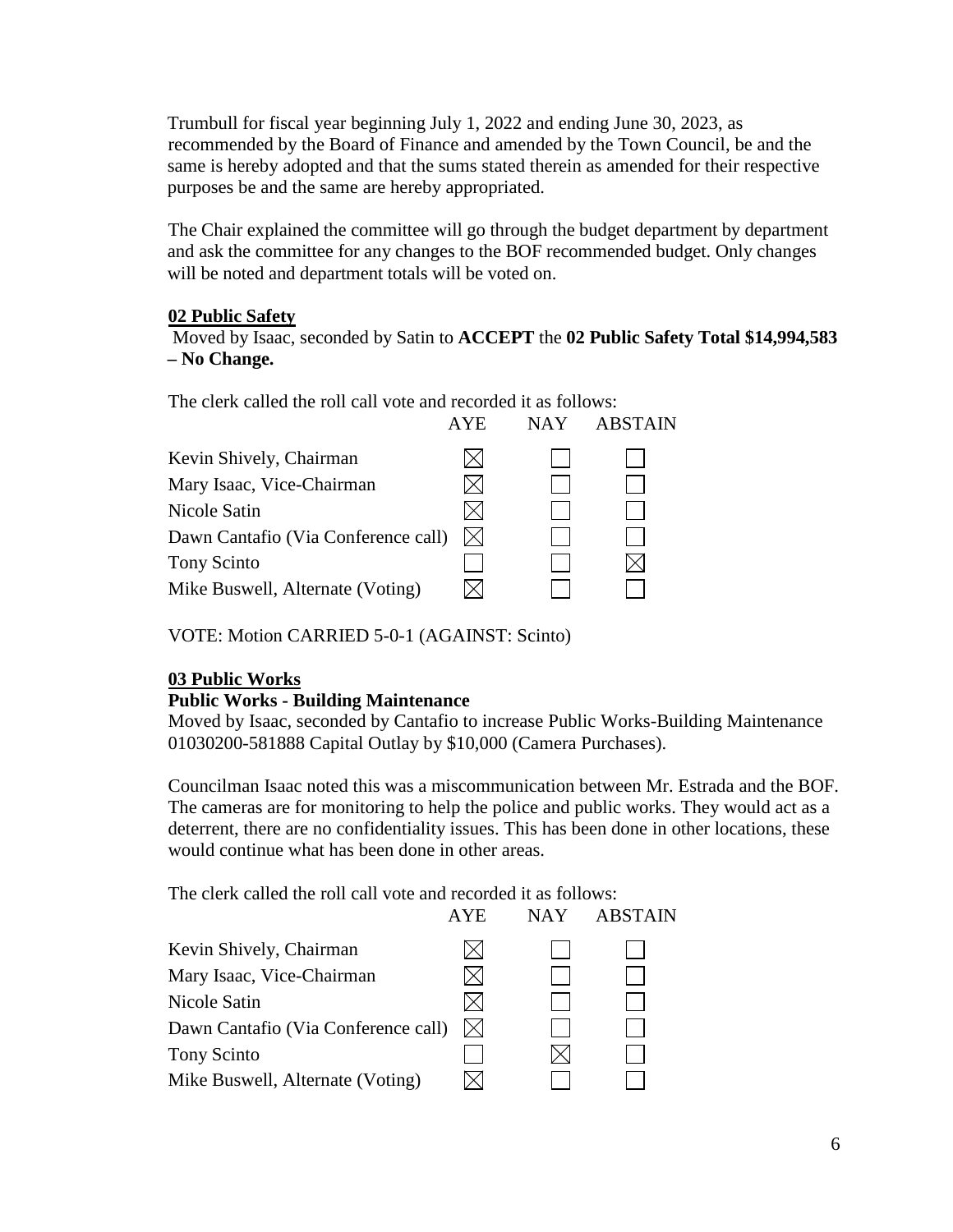VOTE: Motion CARRIED 5-1 (AGAINST: Scinto)

### **Accept 03 Public Works-Building Maintenance New Total** - **\$1,098,643 (Increase of \$10,000).**

The clerk called the roll call vote and recorded it as follows:

|                                     | AYE.        | <b>NAY</b> | <b>ABSTAIN</b> |
|-------------------------------------|-------------|------------|----------------|
| Kevin Shively, Chairman             |             |            |                |
| Mary Isaac, Vice-Chairman           |             |            |                |
| Nicole Satin                        |             |            |                |
| Dawn Cantafio (Via Conference call) | $\boxtimes$ |            |                |
| Tony Scinto                         |             |            |                |
| Mike Buswell, Alternate (Voting)    |             |            |                |
|                                     |             |            |                |

VOTE: Motion CARRIED 5-1 (AGAINST: Scinto)

#### **Accept 03 Public Works New Total** - **\$9,928,592** (Increase of \$10,000).

The clerk called the roll call vote and recorded it as follows:

|                                     | AYE         | NAY | <b>ABSTAIN</b> |
|-------------------------------------|-------------|-----|----------------|
| Kevin Shively, Chairman             |             |     |                |
| Mary Isaac, Vice-Chairman           |             |     |                |
| Nicole Satin                        |             |     |                |
| Dawn Cantafio (Via Conference call) | $\boxtimes$ |     |                |
| Tony Scinto                         |             |     |                |
| Mike Buswell, Alternate (Voting)    |             |     |                |
|                                     |             |     |                |

VOTE: Motion CARRIED 5-1 (AGAINST: Scinto)

# **Accept 04 Public Health Total - \$557,463 – No Change**

The clerk called the roll call vote and recorded it as follows:

|                                     | <b>AYE</b>  | NAY | <b>ABSTAIN</b> |
|-------------------------------------|-------------|-----|----------------|
| Kevin Shively, Chairman             |             |     |                |
| Mary Isaac, Vice-Chairman           |             |     |                |
| Nicole Satin                        |             |     |                |
| Dawn Cantafio (Via Conference call) | $\boxtimes$ |     |                |
| Tony Scinto                         |             |     |                |
| Mike Buswell, Alternate (Voting)    |             |     |                |
|                                     |             |     |                |

VOTE: Motion CARRIED 5-0-1 (ABSTENTION: Scinto)

 **Accept 05 Social Services/Human Services Total - \$875,643 – No Change** VOTE: Motion CARRIED by unanimous consent.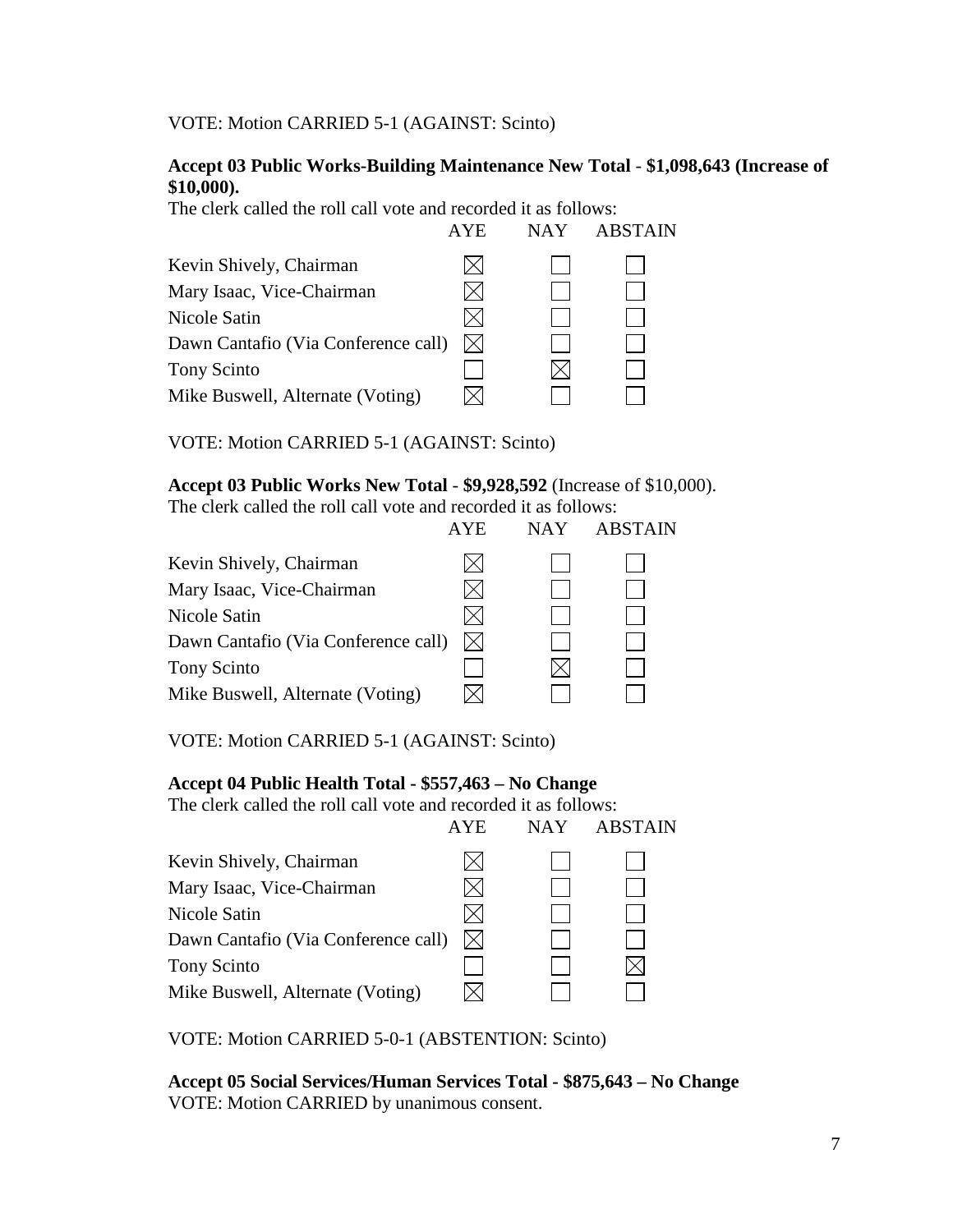#### **Accept 06 Education Total - \$124,812,196 – No Change**

VOTE: Motion CARRIED by unanimous consent.

### **Accept 07 Libraries Total - \$1,808,552 – No Change**

VOTE: Motion CARRIED by unanimous consent.

#### **08 Recreation and Parks 01080800 Tree Warden**

It was confirmed Councilman Scinto's answers to his questions on this account were distributed the day before this meeting via email.

Moved by Scinto, seconded by Buswell to decrease 01080800-522205 by \$75,000.

The clerk called the roll call vote and recorded it as follows:

|                                     | <b>AYE</b> | NAY | <b>ABSTAIN</b> |
|-------------------------------------|------------|-----|----------------|
| Kevin Shively, Chairman             |            |     |                |
| Mary Isaac, Vice-Chairman           |            |     |                |
| Nicole Satin                        |            |     |                |
| Dawn Cantafio (Via Conference call) |            |     |                |
| Tony Scinto                         |            |     |                |
| Mike Buswell, Alternate (Voting)    |            |     |                |
|                                     |            |     |                |

VOTE: Motion FAILED 2-4 (IN FAVOR: Scinto, Buswell)

#### **Accept 08 Recreation and Parks Total - \$3,554,264 – No Change**

The clerk called the roll call vote and recorded it as follows:

|                                     | <b>AYE</b>  | <b>NAY</b> | <b>ABSTAIN</b> |
|-------------------------------------|-------------|------------|----------------|
| Kevin Shively, Chairman             |             |            |                |
| Mary Isaac, Vice-Chairman           |             |            |                |
| Nicole Satin                        |             |            |                |
| Dawn Cantafio (Via Conference call) | $\boxtimes$ |            |                |
| Tony Scinto                         |             |            |                |
| Mike Buswell, Alternate (Voting)    |             |            |                |
|                                     |             |            |                |

VOTE: Motion CARRIED 5-1 (AGAINST: Scinto)

### **Accept 09 Debt Service Total - \$7,312,505 – No Change**

| The clerk called the roll call vote and recorded it as follows: |
|-----------------------------------------------------------------|
|-----------------------------------------------------------------|

|                         |  | AYE NAY ABSTAIN |
|-------------------------|--|-----------------|
| Kevin Shively, Chairman |  |                 |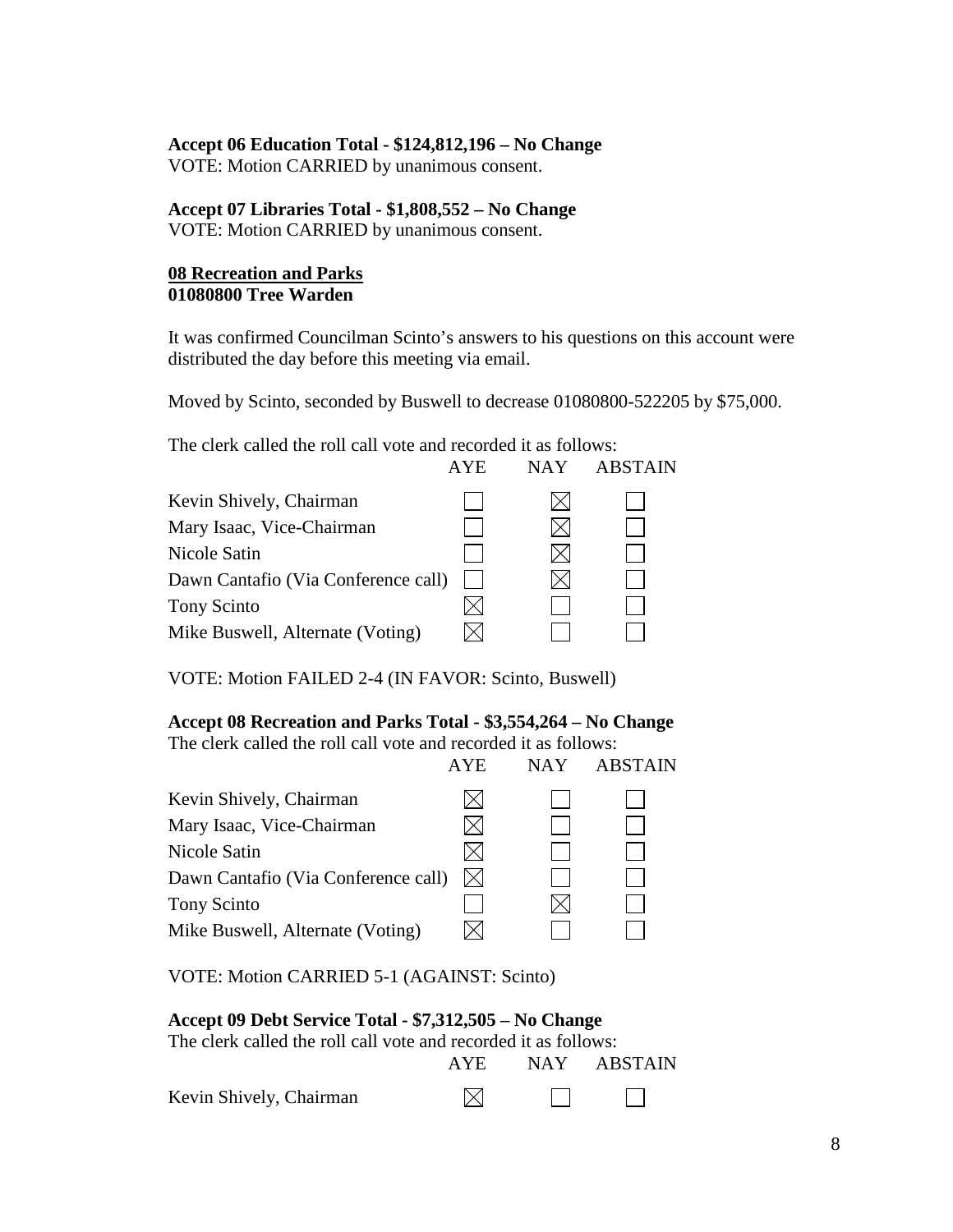| Mary Isaac, Vice-Chairman           |   |  |
|-------------------------------------|---|--|
| Nicole Satin                        |   |  |
| Dawn Cantafio (Via Conference call) | M |  |
| Tony Scinto                         |   |  |
| Mike Buswell, Alternate (Voting)    |   |  |

VOTE: Motion CARRIED 5-1 (AGAINST: Scinto)

# **Accept 10 Enterprise Funds Total - \$12,816,977 – No Change**

Attorney Schopick noted for the Council to be aware with reference to the Golf's supplemental appropriation on the agenda that the money is in the budget for the next fiscal year. If the supplemental appropriation passes it would be appropriate to take the money out of the golf course enterprise fund 581888 Capital Outlay line item. Attorney Schopick confirmed the resolutions are in the proper order on the agenda if they should have to remove the funds from the FY2022-2023 budget.

VOTE: Motion CARRIED by unanimous consent.

#### **01 General Government**

#### **01013400 Employee Benefits**

Moved by Satin, seconded by Isaac to increase 01013400-511151 Fringe Benefits-Medical/Dental by \$34,650.

Ms. Pires explained information was just received on the medical benefits for the town and the BOE. The increase went from the plan's provided estimated 7.5% increase to 10.5%, which will be an additional \$115,000 for the town. They related it to more usage and COVID, (more surgeries that were delayed due to COVID). It will be about \$400,000 on the BOE side. The town and the BOE will look into going out to bid on this. The plan provided the town with estimates throughout the budget process and finalized the number today. Ms. Pires suggested restoring the \$34,600 reduction to help offset the \$115,000.

First Selectman Tesoro clarified the plan provided the percentages for the anticipated increase throughout the budget process, there was a number provided early on, which was changed by the plan right before her budget came out and that was at 8%, that number was changed again to 7.5% and now they have been told the final increase is at 10.5%. First Selectman Tesoro wanted to make it perfectly clear where the numbers came from, the Town and the BOE did not estimate the numbers, they were provided by the plan. Last year there was discussion of different counties in CT having different increases, but it has been decided all counties in the partnership plan across the state will have the same increase.

The clerk called the roll call vote and recorded it as follows:

|                         | AYE | NAY ABSTAIN                                         |
|-------------------------|-----|-----------------------------------------------------|
| Kevin Shively, Chairman |     | <b>Contract Contract Contract Contract Contract</b> |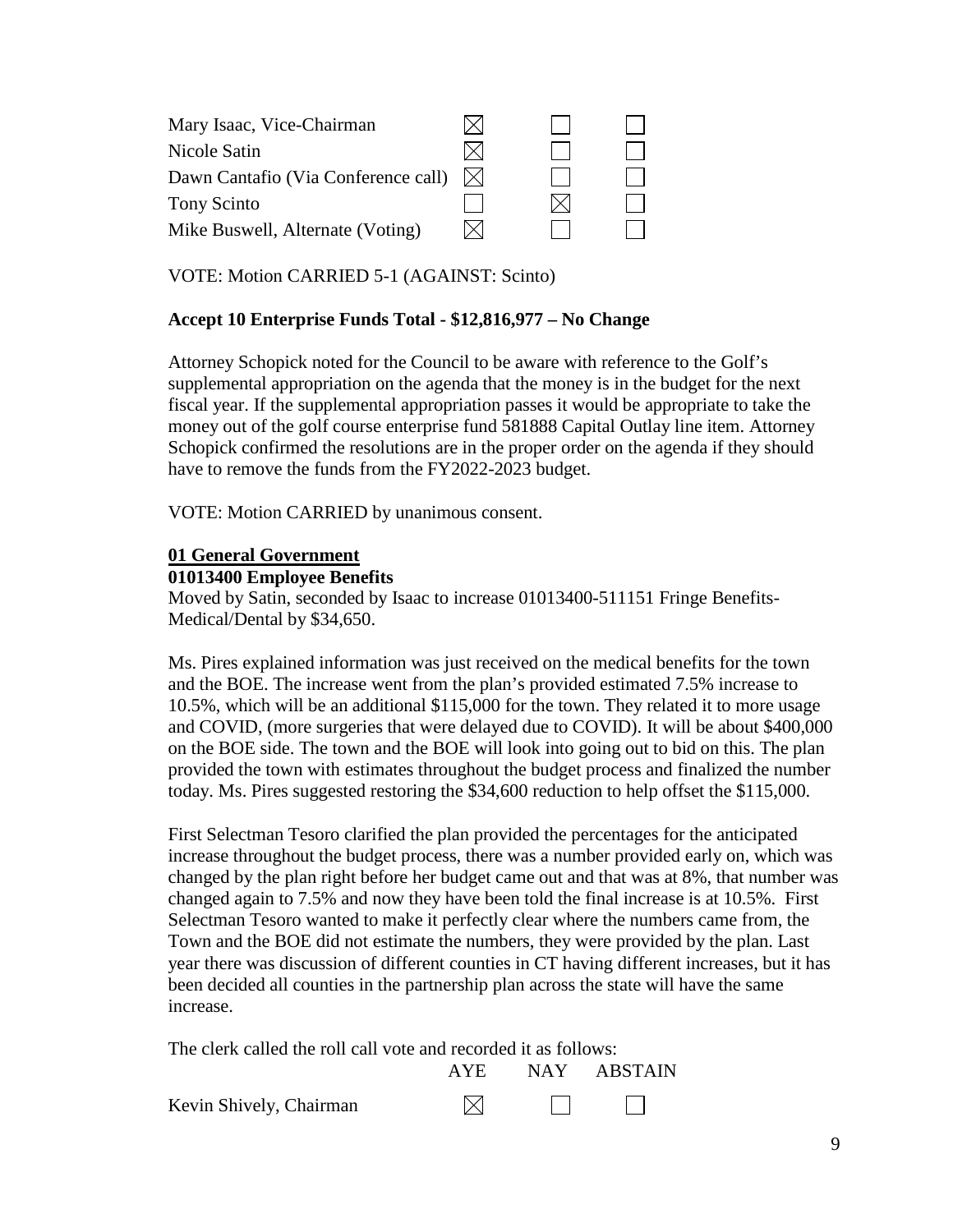| Mary Isaac, Vice-Chairman           |  |  |
|-------------------------------------|--|--|
| Nicole Satin                        |  |  |
| Dawn Cantafio (Via Conference call) |  |  |
| Tony Scinto                         |  |  |
| Mike Buswell, Alternate (Voting)    |  |  |

VOTE: Motion CARRIED unanimously.

**Accept Employee Benefits Total - \$19,218,166 – Increase of \$34,650**  VOTE: ACCEPTED by unanimous consent.

**Accept 01 General Government Total - \$26,279,899 – Increase of \$34,650**  VOTE: ACCEPTED by unanimous consent.

**Accept General Fund Total - \$190,123,697 – Increase of \$44,650**  VOTE: ACCEPTED by unanimous consent.

### **Accept Grand Total of \$202,940,674 – Increase of \$44,650**

The clerk called the roll call vote and recorded it as follows:

|                                     | <b>AYE</b>  | <b>NAY</b> | <b>ABSTAIN</b> |
|-------------------------------------|-------------|------------|----------------|
| Kevin Shively, Chairman             |             |            |                |
| Mary Isaac, Vice-Chairman           |             |            |                |
| Nicole Satin                        |             |            |                |
| Dawn Cantafio (Via Conference call) | $\boxtimes$ |            |                |
| <b>Tony Scinto</b>                  |             |            |                |
| Mike Buswell, Alternate (Voting)    |             |            |                |
|                                     |             |            |                |

VOTE: Motion CARRIED 5-1 (AGAINST: Scinto)

The Chair reminded everyone the full Council meeting on May 2, 2022 is scheduled for 7:00 p.m.

ADJOURNMENT: There being no further business to discuss and upon motion made by Cantafio, seconded by Satin the Finance Committee of the Town Council adjourned at 8:43 p.m. by unanimous consent.

Respectfully Submitted,

Margaret D. Mastroni, Town Council Clerk

 $\frac{1}{\sqrt{2}}$  ,  $\frac{1}{\sqrt{2}}$  ,  $\frac{1}{\sqrt{2}}$  ,  $\frac{1}{\sqrt{2}}$  ,  $\frac{1}{\sqrt{2}}$  ,  $\frac{1}{\sqrt{2}}$  ,  $\frac{1}{\sqrt{2}}$  ,  $\frac{1}{\sqrt{2}}$  ,  $\frac{1}{\sqrt{2}}$  ,  $\frac{1}{\sqrt{2}}$  ,  $\frac{1}{\sqrt{2}}$  ,  $\frac{1}{\sqrt{2}}$  ,  $\frac{1}{\sqrt{2}}$  ,  $\frac{1}{\sqrt{2}}$  ,  $\frac{1}{\sqrt{2}}$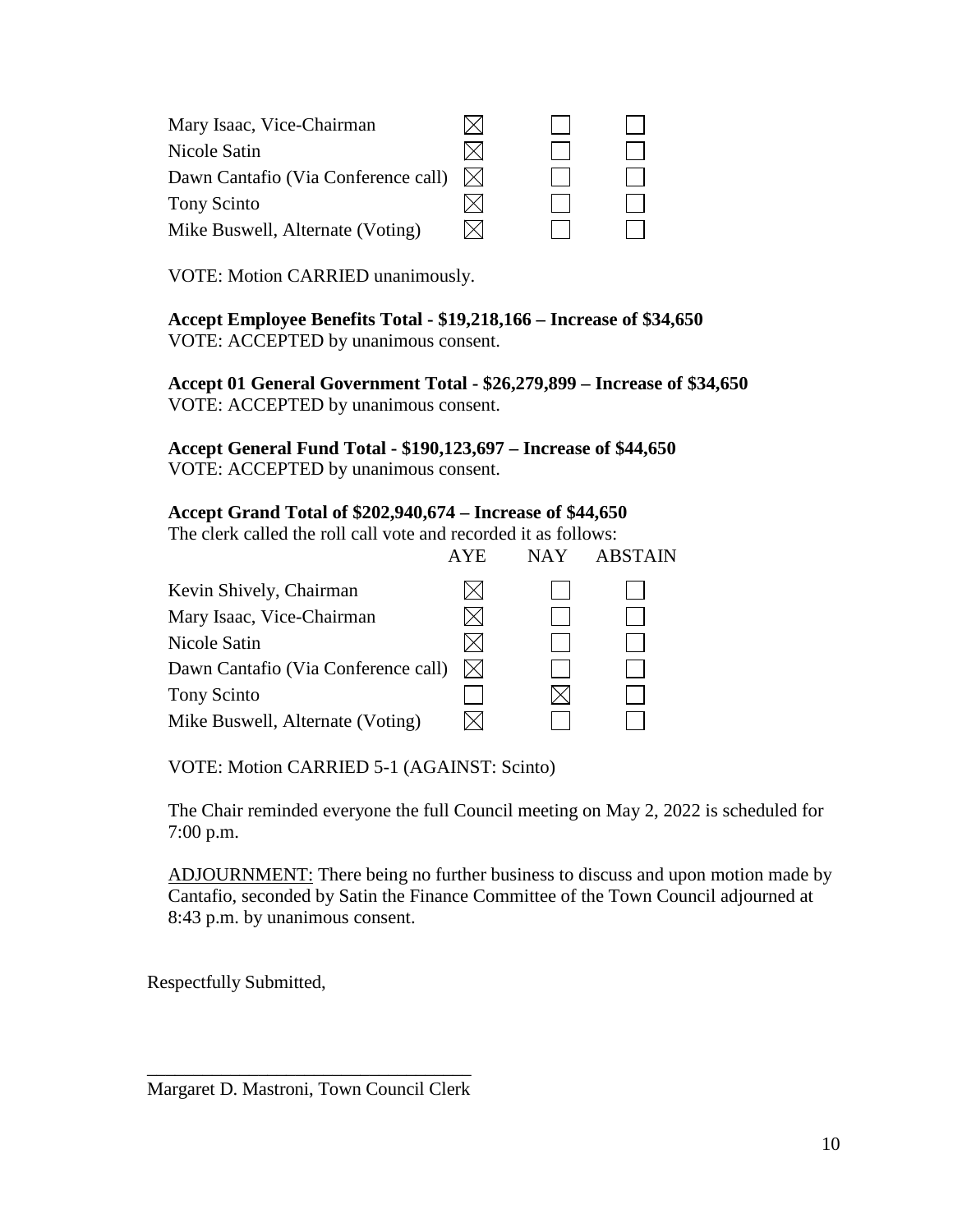# FULL RESOLUTIONS

### RESOLUTION TC29-55:

WHEREAS, the State of Connecticut Bond Commission has authorized \$1,500,000 for the Trumbull Veterans and First Responders Center to be used for general construction costs; and

WHEREAS, the Connecticut Department of Economic and Community Development (DECD) is the State department responsible to administer the aforementioned funds; and

WHEREAS, DECD is authorized to extend financial assistance for economic development projects; and

WHEREAS, it is desirable and in the public interest that the Town of Trumbull make an application to the State for \$1,500,000 in order to undertake the construction phase of the Veterans and First Responders Center project and to execute the Assistance Agreement.

NOW, THEREFORE, BE IT RESOLVED That the Trumbull Town Council is cognizant of the application for funding in an amount not to exceed \$1,500,000 for the construction phase of the Trumbull Veterans and First Responders Center and the conditions and prerequisites for the state financial assistance imposed by the Department of Economic and Community Development, and authorizes First Selectman Vicki A. Tesoro to execute and file such application with the Connecticut Department of Economic and Community Development and all subsequent amendments, reports, and related documents in order to administer and implement the project.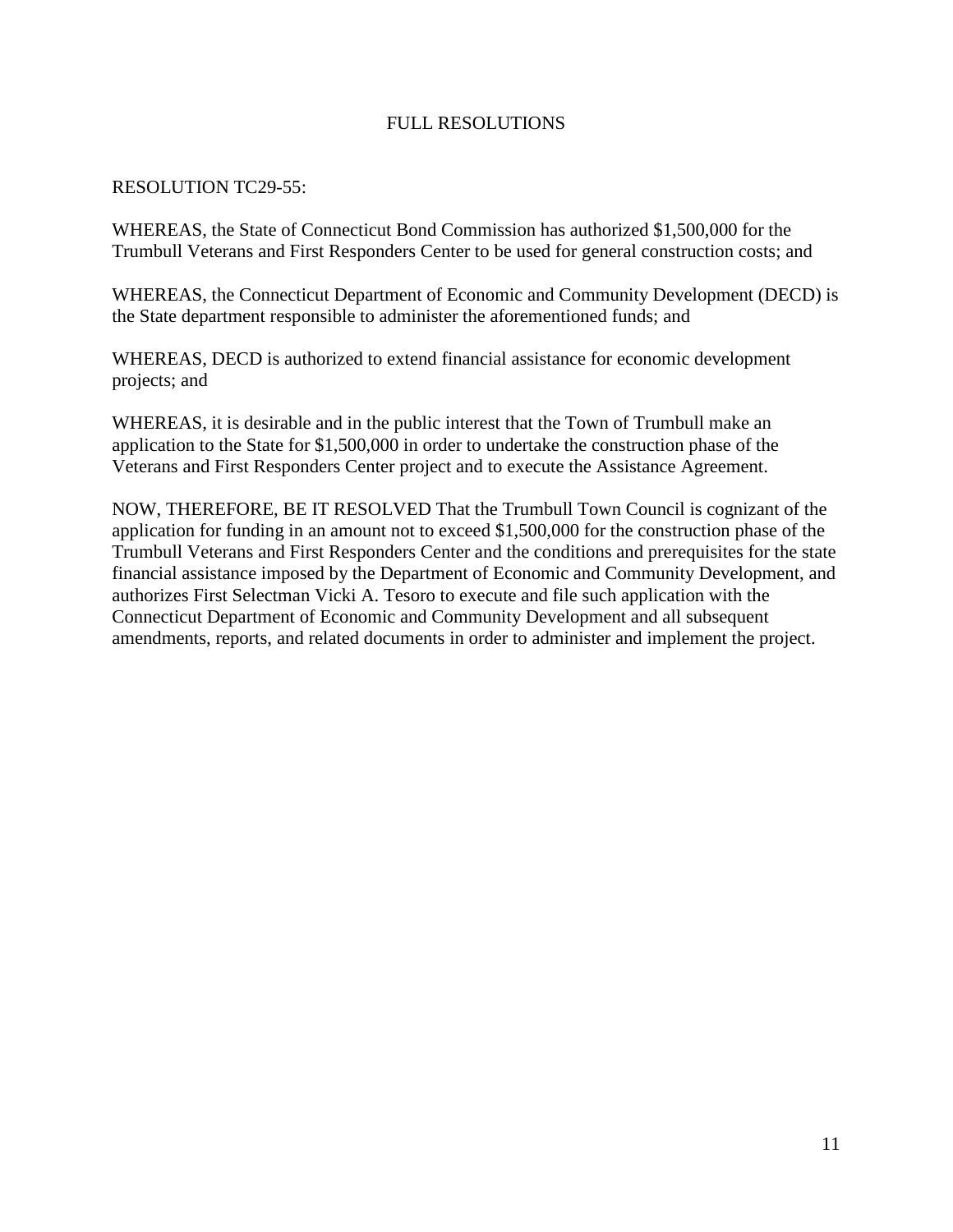### RESOLUTION TC29-56:

WHEREAS, the United States Congress is accepting applications for federal funding through the 2023 Member Directed Community Project Program/Congressionally Directed Spending Program; and

WHEREAS, the Town of Trumbull is applying to both the House of Representatives and the United States Senate for funding in the amount of \$3,000,000 to support the construction of the Trumbull Veterans and First Responders Center; and

WHEREAS, the application has been submitted under the Transportation, Housing and Urban Development, and Related Agencies account under the Community Development line item "Economic Development Initiatives (EDI)" which supports construction, rehabilitation, and improvements to public facilities and neighborhood centers.

Now, THEREFORE, BE IT RESOLVED That the Trumbull Town Council is cognizant of the application for funding from the 2023 Member Directed Community Project Program in the amount of \$3,000,000 for general construction of the Trumbull Veterans and First Responders Center, and authorizes First Selectman Vicki A. Tesoro to execute and file such application and all subsequent amendments, reports, and related documents in order to administer and implement the project.